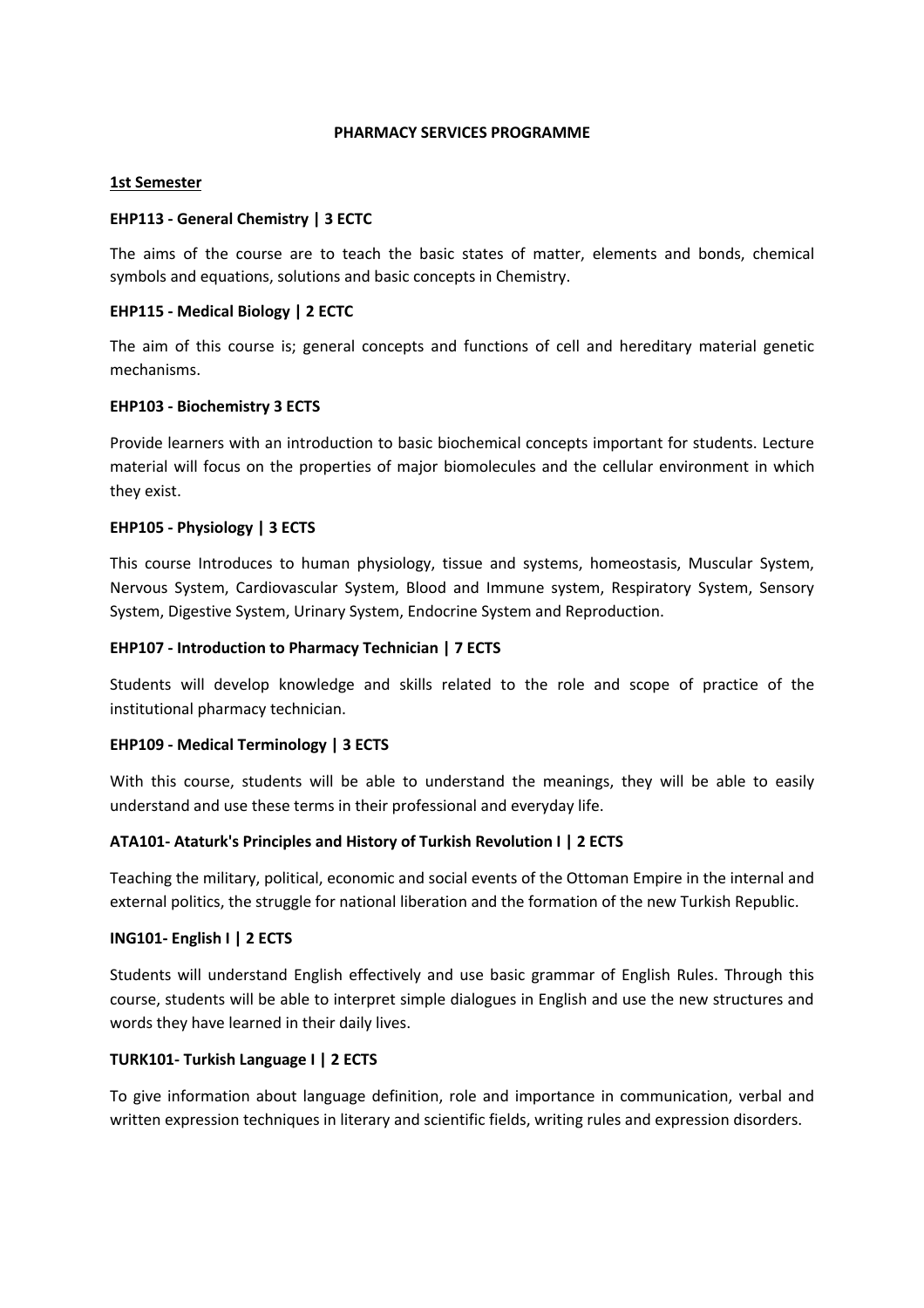# **EHP111 - Occupational Ethics | 3 ECTS**

This course will introduce the student to the various types of institutional health care settings, and the pharmacy practice settings that are utilized within each institution. Emphasis will be placed on examination of the laws and regulations and ethical standards that govern institutional operations.

#### **2nd Semester**

#### **EHP102- Pharmaceutical Calculations | 4 ECTS**

This course will assist the pharmacy technician student in developing the skills necessary to perform precise calculations when dealing with medication. Students will be able to interpret the written prescription, determine safe dosages and quantities to prepare and dispense for various routes of administration.

# **EHP104- Pharmacology | 4 ECTS**

In this course, basic pharmacological concepts, specific mechanisms of drug action and the system will be discussed.

# **EHP106- Pharmacy and Computer Applications | 8 ECTS**

This course introduces Pharmacy Technician students to the concept of computerized prescription order entry. Integrating pharmacy concepts learned in math and dispensing classes, students will learn how to interpret, enter and process various types of prescriptions using appropriate references and pharmacy dispensing software systems.

#### **EHP001- Pharmacy Management | 3 ECTS**

This course introduces Pharmacy Technician students to the concept of management in a pharmacy setting. Students will analyze types of pharmacies and forms of business and will identify purchasing, receiving, merchandising and marketing strategies that would be implemented to best suit each environment.

#### **EHP002- Diseases Information | 5 ECTS**

The system of the body and the basic knowledge of the diseases which are related to these systems are transferred to the students.

#### **ATA201- Ataturk's Principles and History of Turkish Revolution II | 2 ECTS**

This course examines Atatürk's principles and reforms and the political developments after the Ataturk with the establishment process of the Republic of Turkey.

#### **DIL121- English II | 2 ECTS**

Students will be able to understand English, use it effectively and compare basic grammar rules of English. Through this course, students can comment on simple dialogues in English and use the new structures and words they have learned in their daily lives.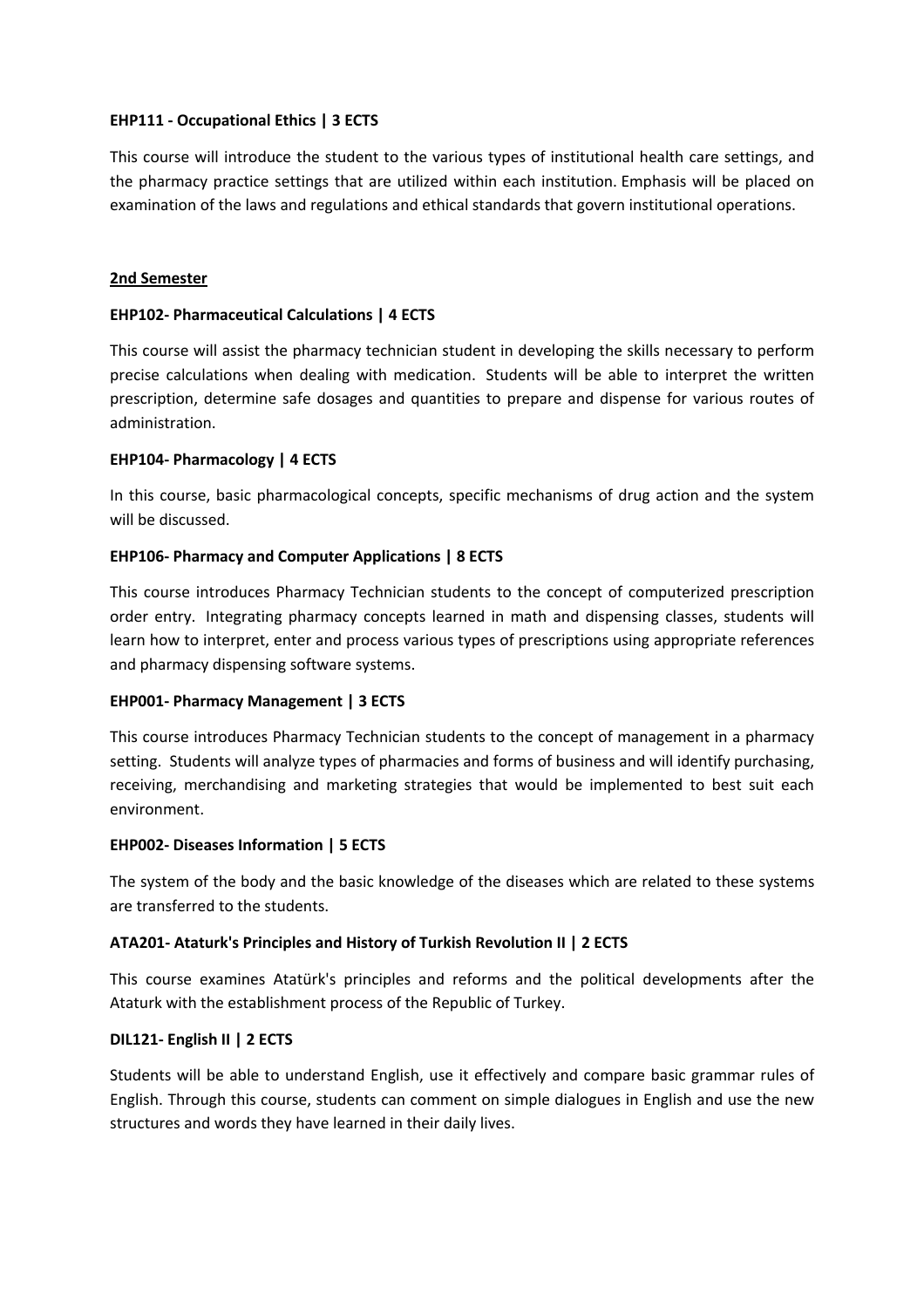#### **TURK121 - Turkish Language II | 2 ECTS**

Proper use of punctuation marks in writing, development of plain text writing skills, listening and reading skills are taught.

#### **3rd Semester**

# **EHP201- Pharmacy Services Practices I | 6 ECTS**

This theory course will provide students with an opportunity to investigate common pharmacy practices used in current community pharmacy settings. Students will be introduced to drug dosage forms, routes of administration and prescription components.

# **EHP203- Drug Forms and Technologies I | 5 ECTS**

Students will learn and practice the various techniques necessary in product manipulation and preparation, while performing precise calculations when dealing with medications and adhering to pharmacy manufacturing protocols.

# **EHP205 - Practice Medicine Information I | 4 ECTS**

Students will learn the pharmacological and therapeutic classifications of drugs according to the Compendium of Pharmaceuticals and Specialties. This course is based on a case study which will include: dosing, contraindications, adverse effects, warning labels, safety issues and devices.

# **EHP207 - Infectious Diseases and Microbiology | 4 ECTS**

To learn classifying microorganisms and some definitions of infectious diseases, transmission routes, factors, signs and symptoms and to gain information about the general factors related to the host and the environment.

#### **EHP281- Compulsory Internship | 5 ECTS**

The professional knowledge gained at the school, students will receive internships during the thirty working days at the end of to ensure that they acquire new practical and technical skills, to acquire business skills, and to communicate effectively with other disciplines and administrators.

# **OMR001 - Manifest of Istinye University I | 1 ECTS**

After graduation of Istinye University students to increase their employability, social and life skills to help them discover and increase their skills. The Manifesto of Istinye University in different categories such as art, sports, career and so on. Students participating in the activities are expected to report on the activities they attend. After the evaluation of the report prepared by the student center, the students are counted as past or repeated.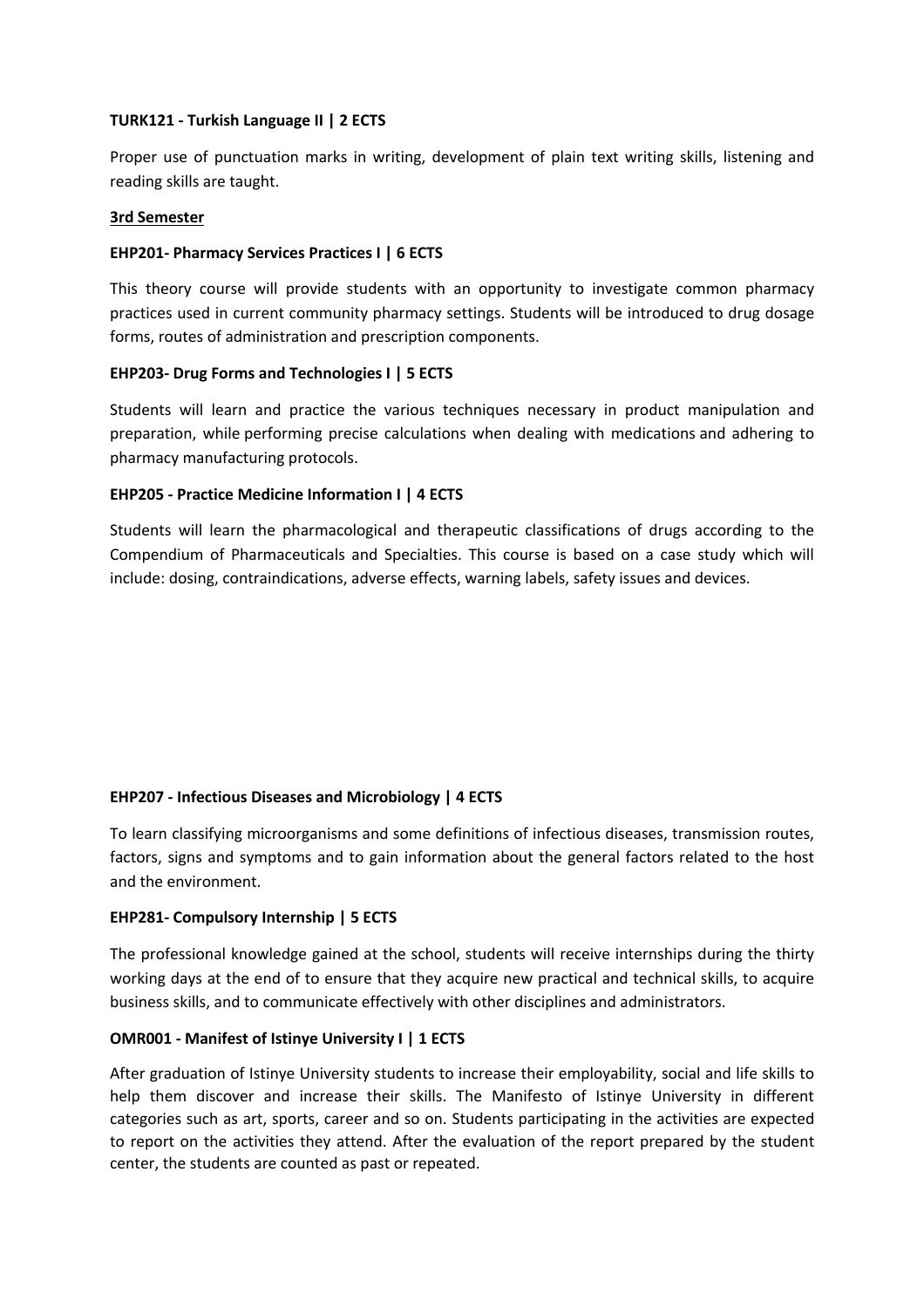# **EHP003 - First Aid | 3 ECTS**

First aid entry and general characteristics, evaluation of basic life function, respiratory and circulatory system, first aid injury, bleeding in first aid, shock and first aid, burns and first aid, poisoning and first aid, fracture-dislocations and sprains first aid, basic life support.

# **EHP004 - Natural Products and Nutraceuticals | 2 ECTS**

Students will be introduced to natural products and the history of cosmetic preparations leading to today's products. The concepts of synthetic versus natural cosmetics are explored as are commercial versus professional. Attention will be paid to the basic ingredients and their purpose.

# **4th Semester**

# **EHP202 - Pharmacy Services Practices II | 6 ECTS**

This course will enable pharmacy technician students to develop additional experience assessing, evaluating and trouble-shooting advanced prescription samples and case studies associated with the community pharmacy practice setting.

# **EHP204- Drug Forms and Technologies II | 5 ECTS**

Students will learn and practice the various techniques necessary in product manipulation and preparation, while performing precise calculations when dealing with medications and adhering to pharmacy manufacturing protocols.

# **EHP006- Toxicology and Intoxication Information | 3 ECTS**

The course is designed to enable students to gain knowledge in Classification and identification of workplace hazardous agents and techniques for recognizing, assessing, and controlling safety hazards.

#### **EHP005 - Basic Professional Skills | 5 ECTS**

This course introduces Pharmacy Technician students to the concept of management in a pharmacy setting. Students will analyze types of pharmacies and forms of business and will identify purchasing, receiving, merchandising and marketing strategies that would be implemented to best suit each environment.

#### **OMR002**- **Manifest of Istinye University II | 1 ECTS**

After graduation of Istinye University students to increase their employability, social and life skills to help them discover and increase their skills. The Manifesto of Istinye University in different categories such as art, sports, career and so on. Students participating in the activities are expected to report on the activities they attend. After the evaluation of the report prepared by the student center, the students are counted as past or repeated.

#### **EHP008 – Communication in Health| 3 ECTC**

The aims of the course are to teach empathy, good and effective Speaking, public Relations in health services and social anthropology.